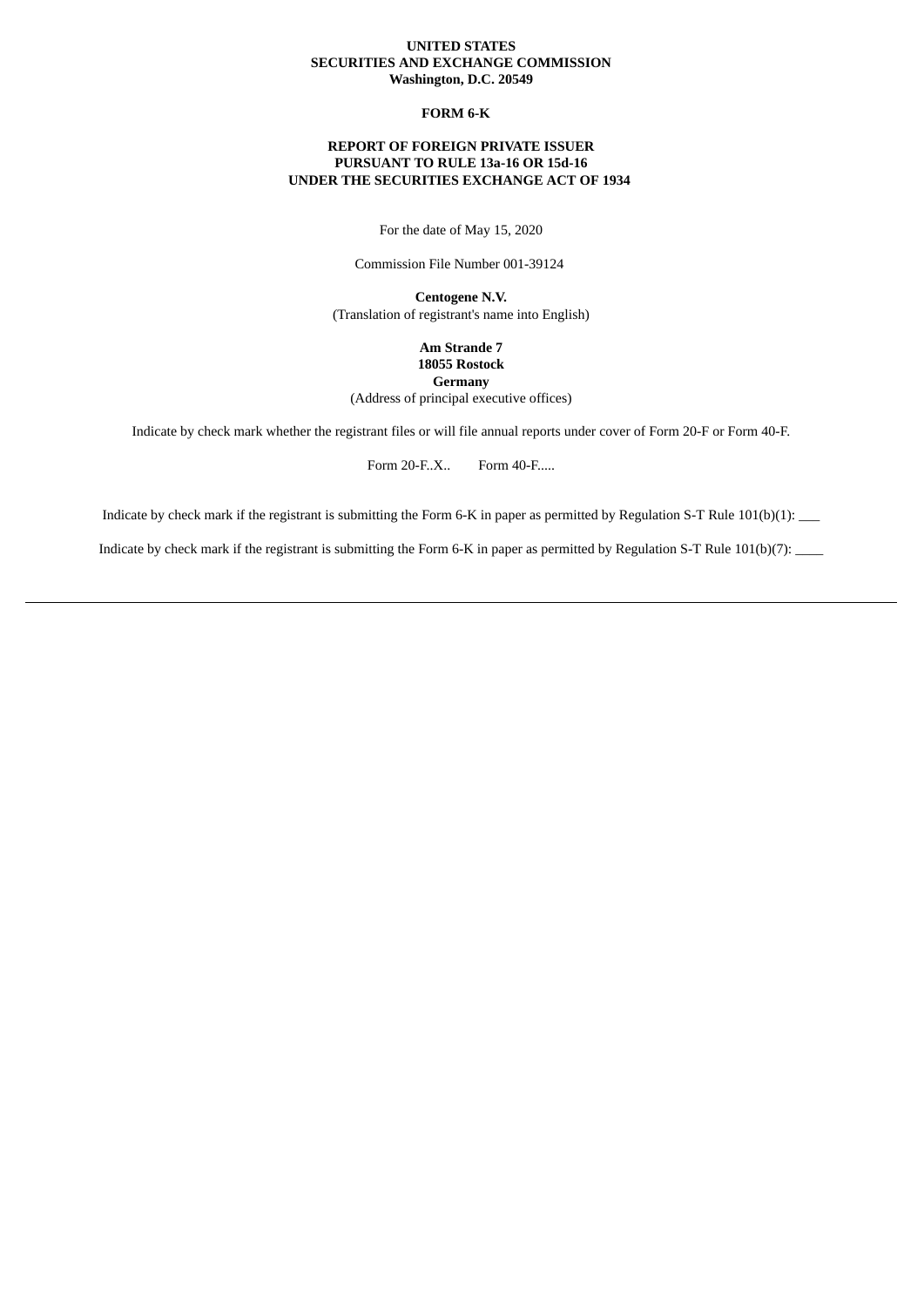# **Centogene N.V.**

On May 15, 2020, Centogene N.V. issued a press release titled "CENTOGENE Announces Changes in Senior Management Team".

A copy of the press release is attached hereto as Exhibit 99.1.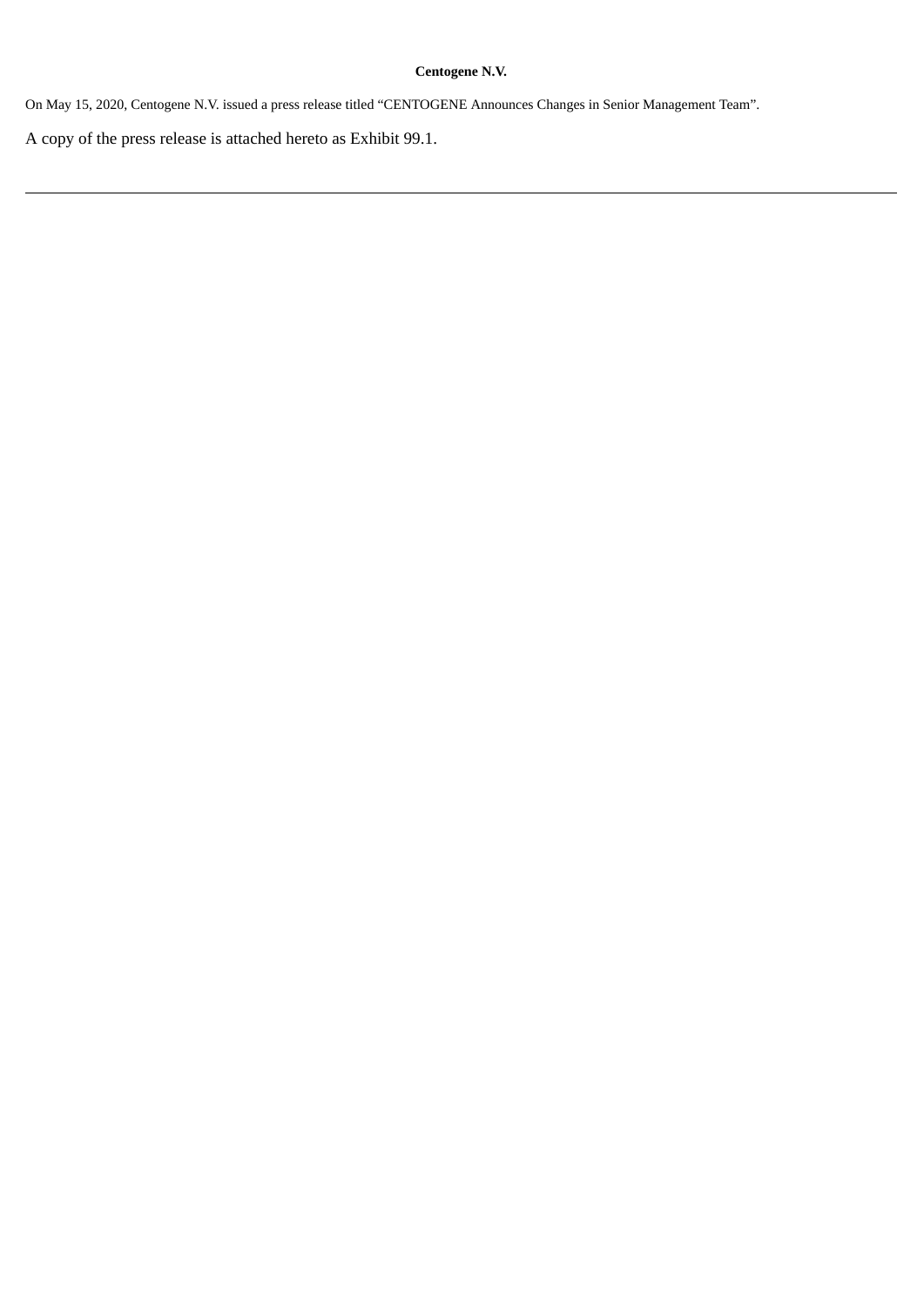# **Signatures**

Pursuant to the requirements of the Securities Exchange Act of 1934, the registrant has duly caused this report to be signed on its behalf by the undersigned, thereunto duly authorized.

CENTOGENE N.V.

Date: May 15, 2020

By: /s/ Richard Stoffelen

Name: Richard Stoffelen Title: Chief Financial Officer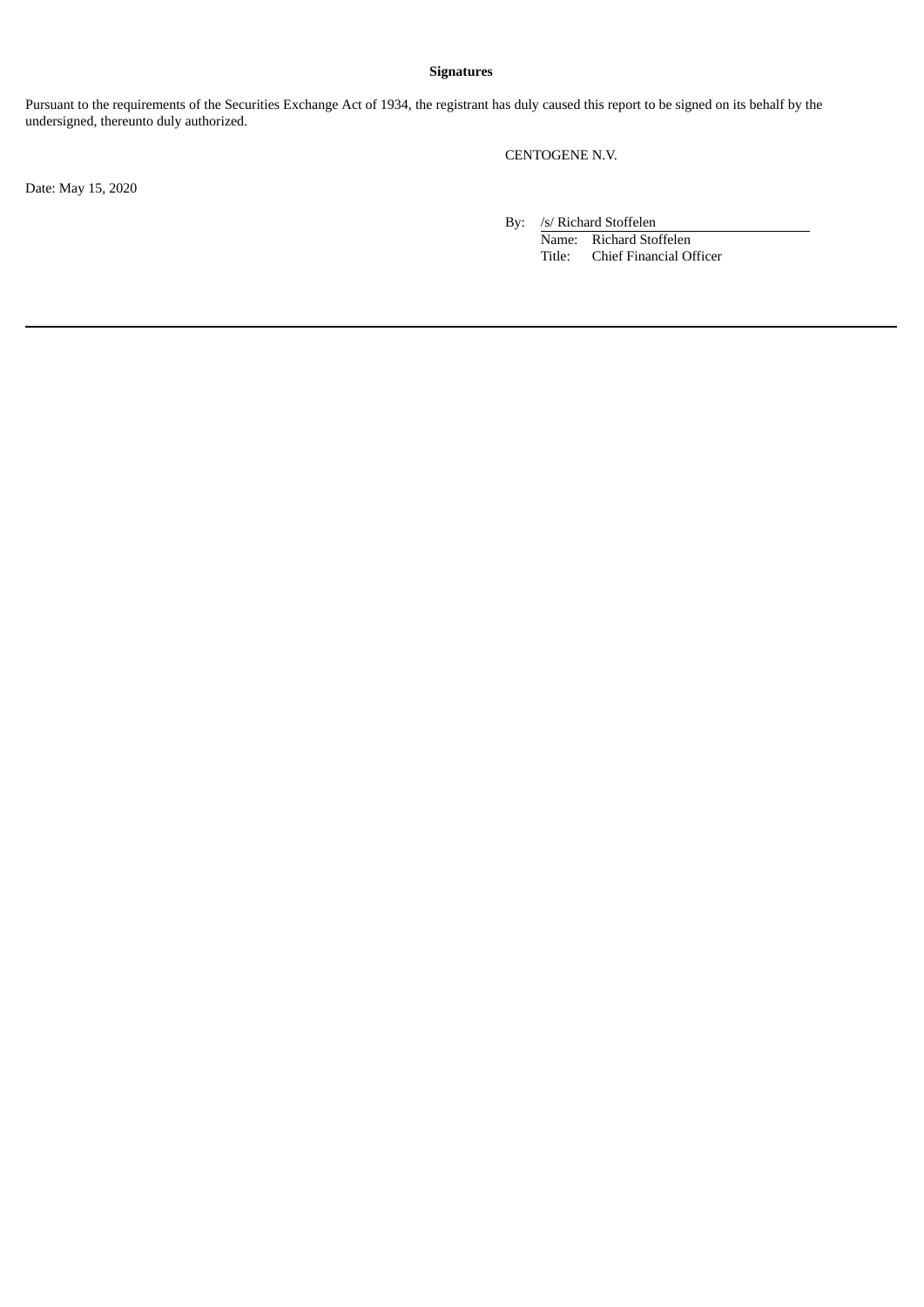# **Exhibit Description of Exhibit**

99.1 Press release dated May 15, 2020